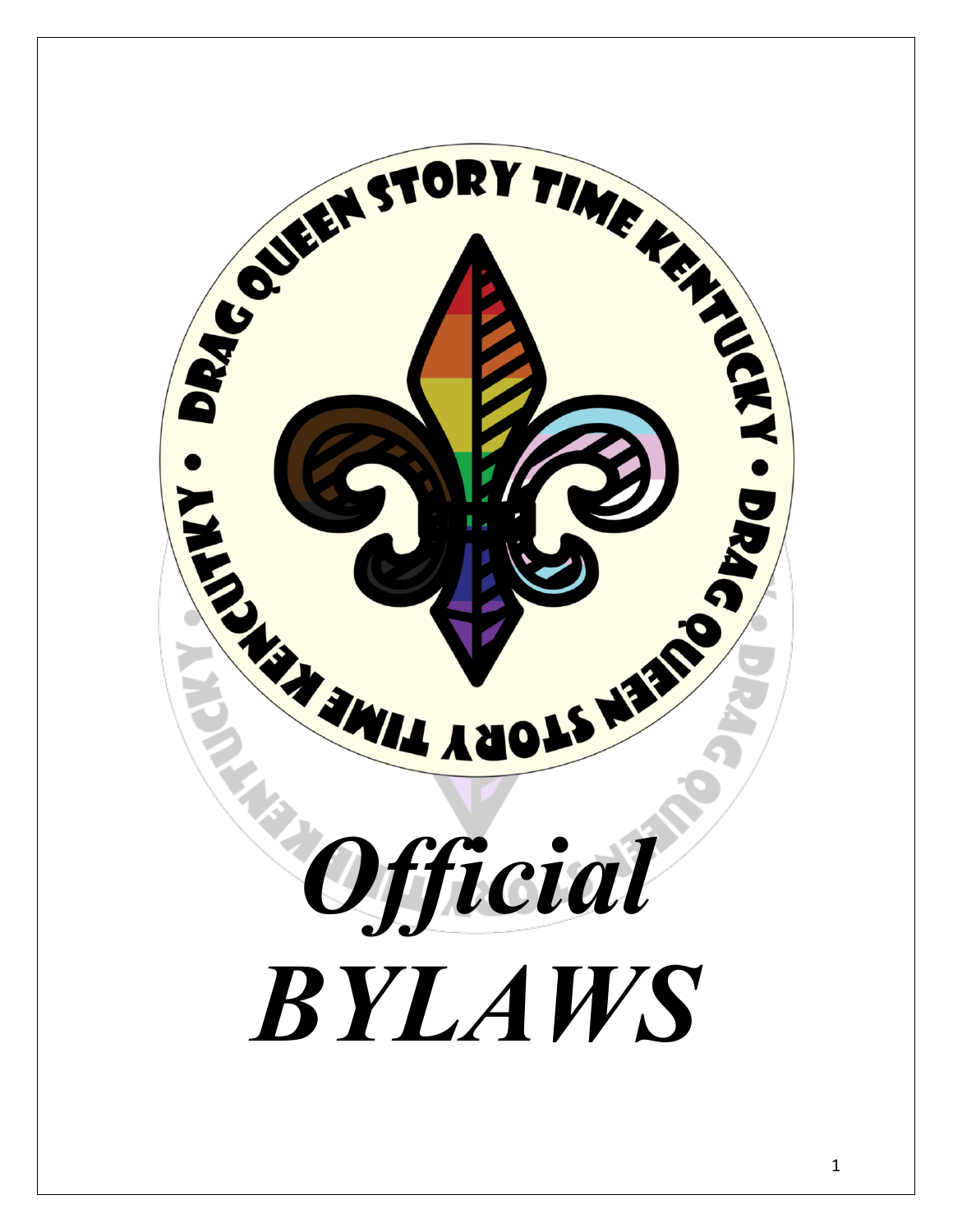# Table of Contents

| <b>EZWILL AND LS NER</b> |  |
|--------------------------|--|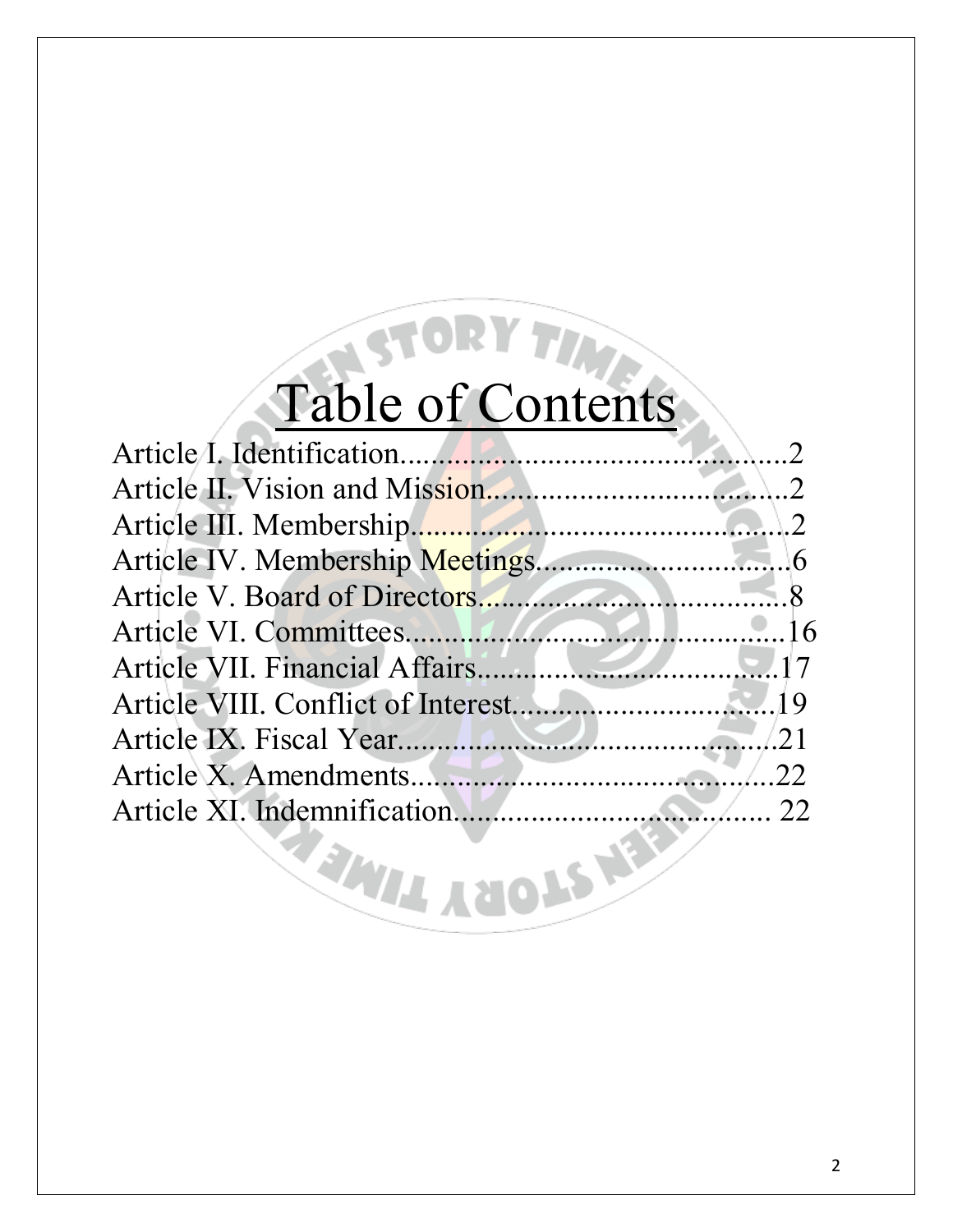### **Article I. Identification**

Section 1. Name. The name of the Corporation shall be Drag Queen Storytime-Kentucky (starting now referred to as the "Corporation" or "DQSTKY").

Article II. Vision and Mission Section 1. Our Vision. To Provide Inclusive, Accessible, Culturally Diverse Educational Programming for Queer youth And Our Community.

Article III. Membership

**Section 1.** Qualification. A vote may approve qualified members at a meeting of the members. Any individual who subscribes to our mission and who lives or works in the Commonwealth of Kentucky, or who lives elsewhere and is granted an exception by the Board of Directors, qualifies for membership after having attended the two-member meetings immediately preceding the one in which the members are to vote on the individual's membership.

**Section 2.** Membership Expectations. To maintain membership, an individual must volunteer for the organization at least four times a year and attend at least one-half of the meetings of members in a year. Any member who attends the HalloQueen Fest with Drag Queen Storytime-Kentucky must volunteer for one shift. Membership of an individual who does not meet these expectations may be terminated or suspended by a vote of the members.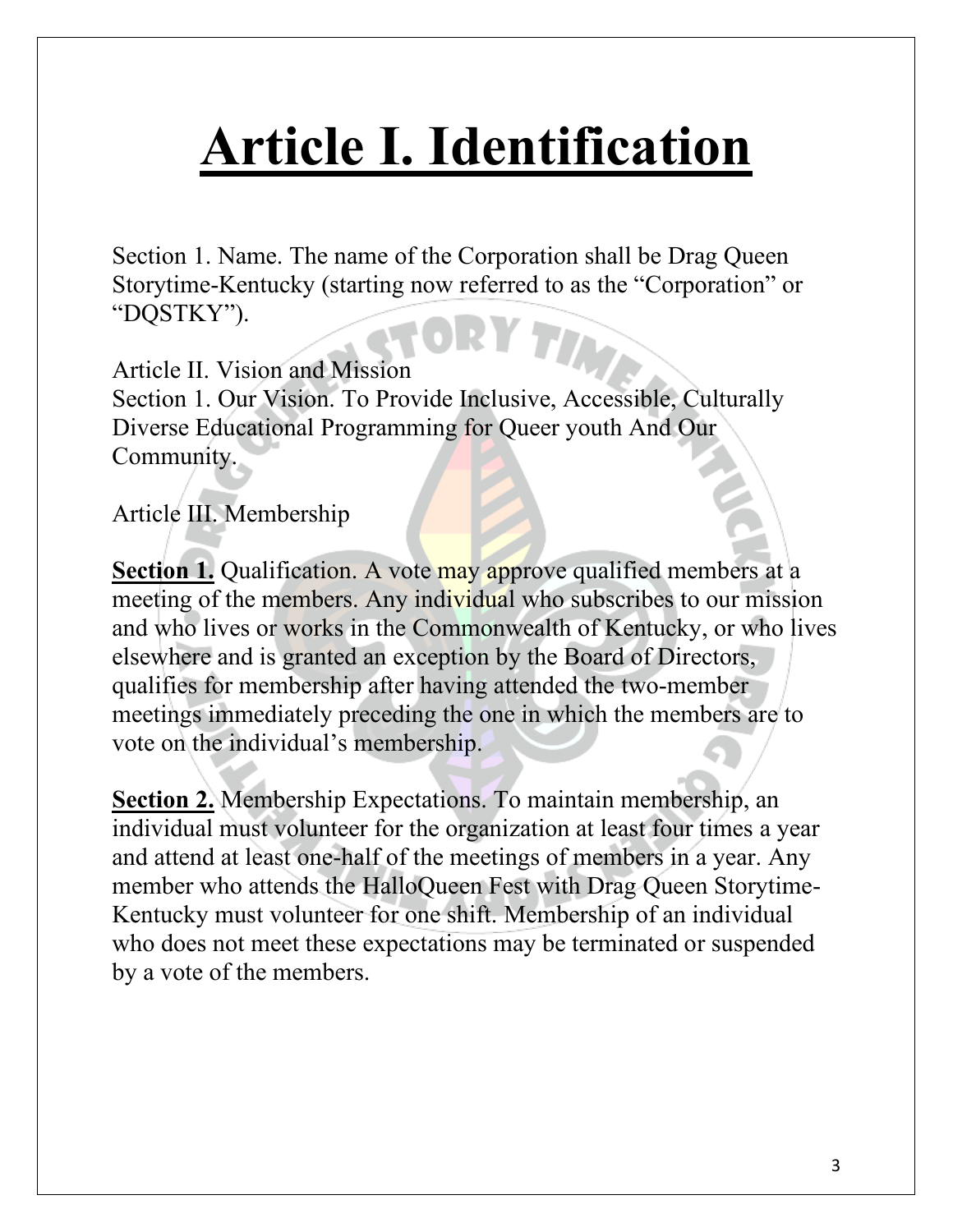**Section 3.** Formal Complaint. Any member found to misrepresent, cause a financial burden, damage the committee, whose participation proves to be disruptive, or creates an environment of ill-feeling within the committee/community may be removed by the following process:

(a) A written complaint must be filed with a director, who shall then facilitate the remaining process.

(b) A representative of the Board of Directors will notify the respondent of the complaint by certified mail within five (5) days of the complaint being filed.

(c)The complainant and the respondent shall select a committee member as editor in three (3) days of receiving the notification. If within the max number of days being three  $(3)$ , an agreement is not met, the President has the full right without deliberation to select a committee member as mediator.

(d) The complainant and respondent may have any committee member submit a written statement on their behalf. Said reports, to be valid, must be given to the mediator before the mediation date.

(e) The mediator, complainant, and respondent must meet within seven (7) days of selecting a said mediator to discuss the complaint in an attempt to resolve the conflict. The mediator may choose a silent observer if deemed necessary to take notes.

(f) The mediator shall then send a report to the Board of Directors within five (5) days of the mediation to present unbiased information on the complaint.

(g) If a complainant withdraws from the process, the complaint will stand as simply written. The complaint will be archived unless the Board of Directors finds the complaint valid and pertinent to Charges. The Board of Directors reserves the right to present the entire complaint.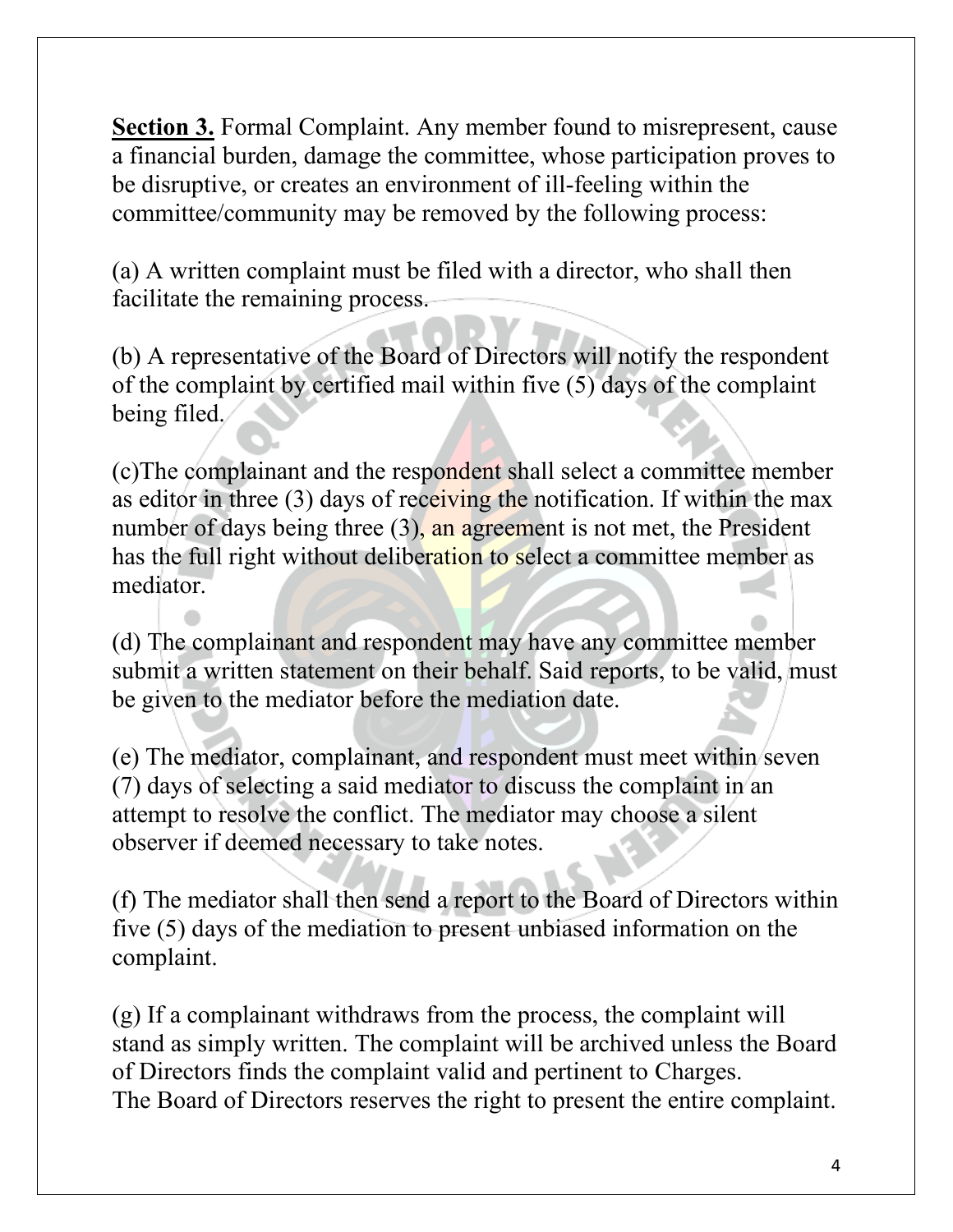(h) The complainant and respondent shall have no voting rights regarding this issue.

(I) The Board of Directors shall then determine a course of action after reviewing the report from the mediator.

(j) Board of Directors' course of action relating to the respondent must be met by a two-thirds (2/3) vote. If the franchise fails, the complaint is dismissed, and the member returns to original membership status.

**Section 4. Resignation.** A member may resign at any time by giving written notice to a member of the Board of Directors of the Corporation.

**Section 5. Property.** A member that resigns or whose membership is terminated must return all of the corporation's property within seven (7) days voluntarily or at the time of notification via certified mail sent by a representative of the Board of Directors. The corporation reserves the right to exercise legal options as warranted.

**Section 6. Reinstatement of Membership.** Any member removed from the committee for cause may petition the Board of Directors in writing for reinstatement no sooner than one (1) year after removal. The Secretary shall research the reason for removal, present it to the Board of Directors during the next regular business meeting, and pass with a twothirds (2/3) vote.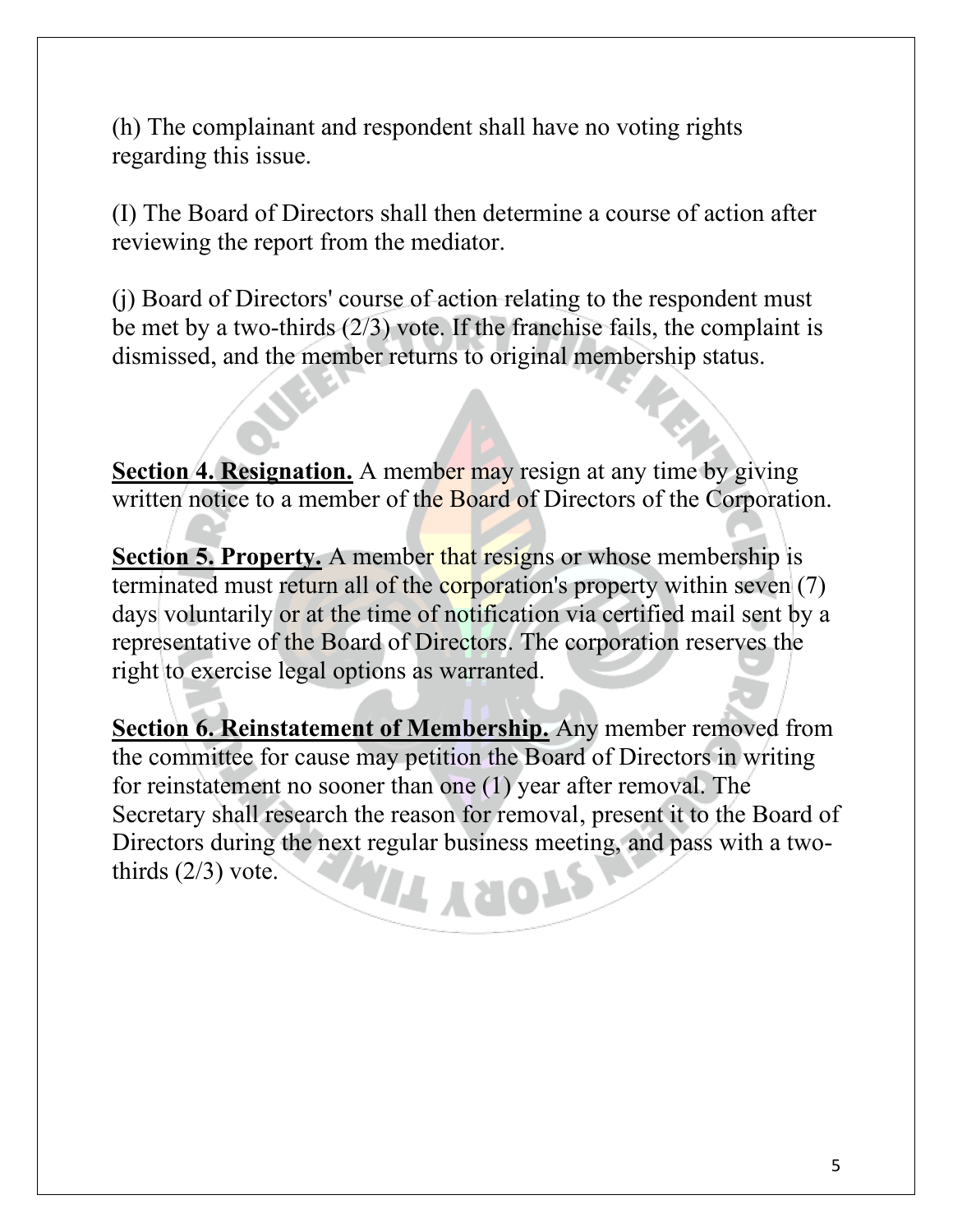### **Article IV. Membership Meetings**

**Section 1. General Meetings.** Generally, members shall meet immediately following meetings of the Board of Directors.

**Section 2. Annual Meetings**. The meeting of the members in November shall be the annual meeting. The budget for the upcoming fiscal year and shall be presented at the annual meeting, and any other members' business may be transacted.

**Section 3. Special Meetings.** Special meetings of the membership may be called at any time upon proper notice, by Article IV, Section 4, by the President, a majority of the filled positions of the members of the Board of Directors, or by written petition of at least one-third  $(1/3)$  of the current membership of the Corporation entitled to vote on the matter proposed to be considered, who shall so notify the Secretary stating the reason for such a meeting. Only such business authorized in the notice issued for the session may be transacted at said special meeting.

**Section 4. Notice.** Written notice of the location, date, and time of any membership meeting and the reason for any special membership meeting shall be sent by U.S. Mail or email to each current member at their last known address/email address, not less than five (5) calendar days nor more than thirty (30) calendar days in advance of the meeting.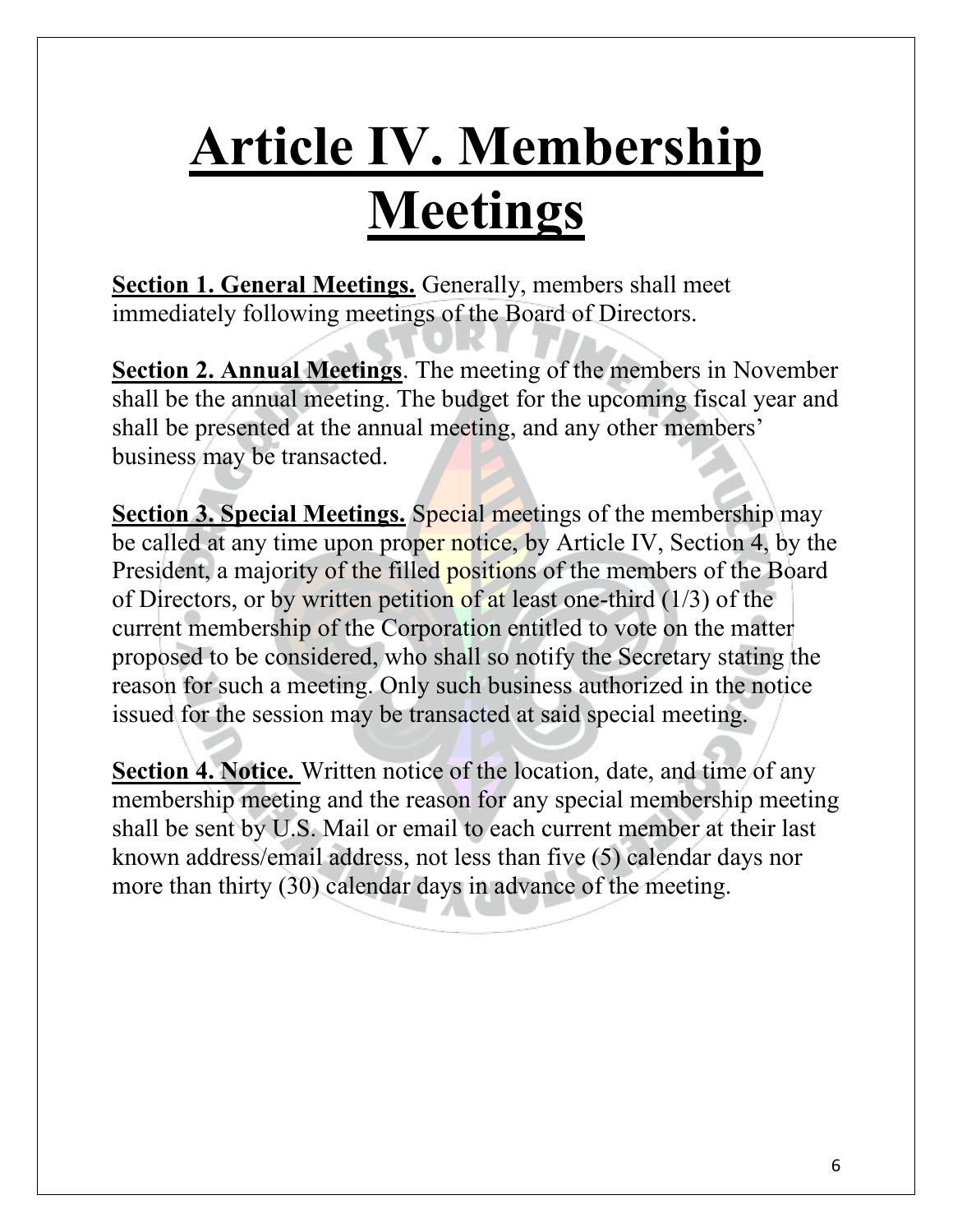#### **Section 5. Quorum and Voting.**

 $(a)$  One-third (1/3) of the members shall constitute a quorum.

(b) Any matter placed before the membership for voting, except as otherwise provided in these bylaws, shall be carried if approved by a majority vote of the members present in person, via proxy, or via absentee ballot.

(c) Every member in good standing, not under review as described in Article III, Section 3 or 5, is entitled to one (1) vote on any matter brought before the membership, including the right to vote in the Board of Directors election.

(d) At any membership meeting, members may participate by attending and voting in person, via telephone, or other remote connection, may provide their proxy to another active member in good standing, or may submit an absentee ballot. A member may carry no more than two proxies at any given time. Unless otherwise provided herein, to vote via proxy or by absentee ballot, a member must deliver to the Secretary of the Corporation a signed written or email statement declaring their intention twenty-four (24) hours before the meeting.

**Section 6. Rule of Order.** Business shall be conducted according to a written agenda, available at each meeting. The Secretary shall allow members to submit agenda items no less than six (6) calendar days before the meeting to give notice as described in Article IV, Section 4.

**Section 7.** Proceedings shall be facilitated by the President of the Board of Directors or the designate. The rules contained in the current edition of Roberts Rules of Order, Newly Revised shall govern the organization in all cases to which they are applicable and in which they are not inconsistent with these bylaws and any special rules the organization may adopt. Careful attention shall be made to ensure respect for every individual and allow for freedom of expression of one's opinion without fear of retaliation.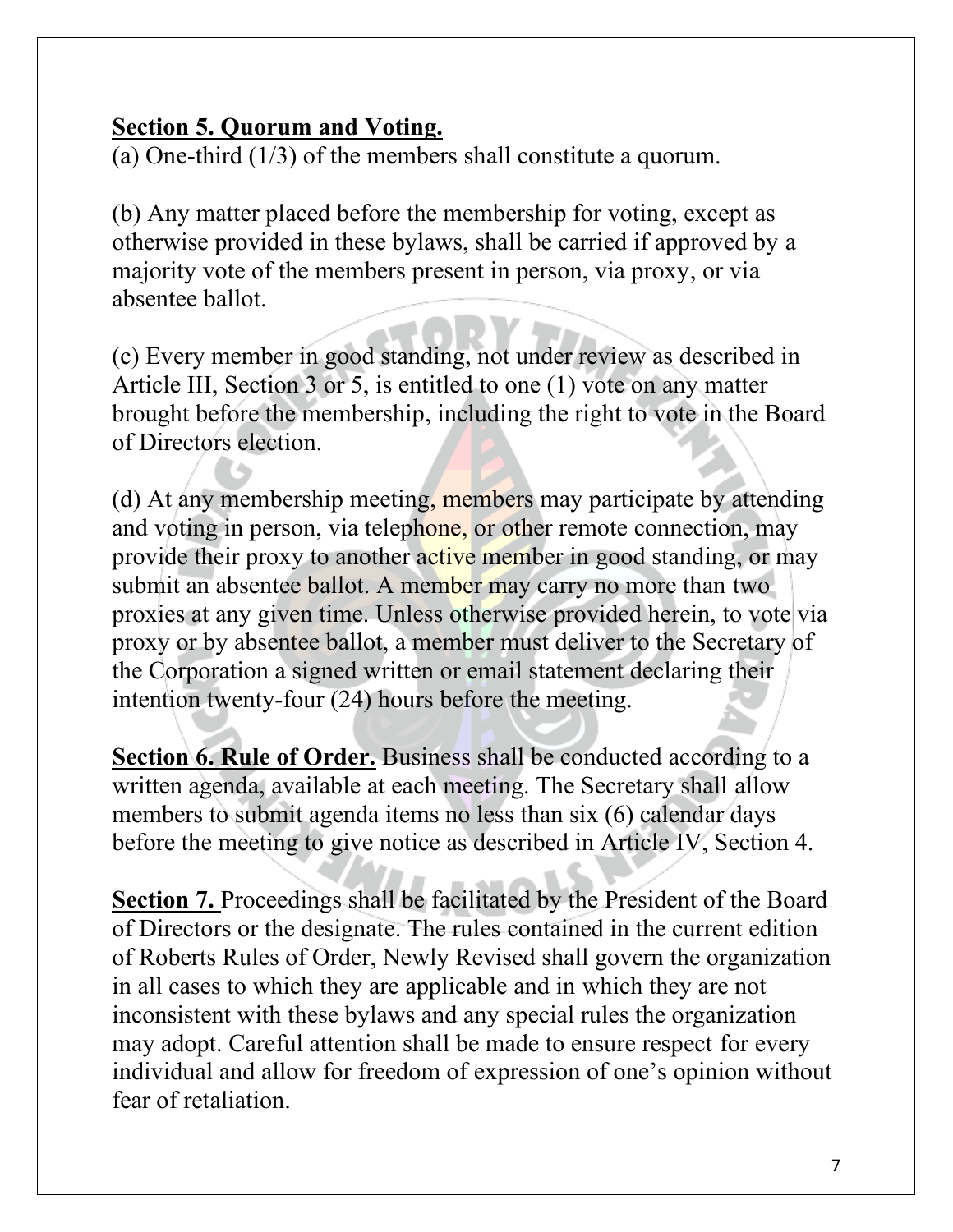### **Article V. Board of Directors**

**Section 1. Function.** The business, property, and affairs of the Corporation shall be managed and controlled by the members of the Board of Directors of the Corporation ("Board" or "Board of Directors"), which shall exercise all powers of the Corporation and take any action which is not prohibited or reserved to the membership (by law, by the Articles of Incorporation or by these bylaws). Section 2. Composition. The Board of Directors of the Corporation shall consist of the ("Officers") President, Vice-President, Secretary, Treasurer, Parliamentarian, and Auditor. The Board may also consist Of At-Large Director positions that are not "Officers." The number of members on the Board of Directors shall be no fewer than nine (9). Officers of the Board of Directors must be members of the Corporation. Any Officer who ceases to be a member of the Corporation will also be a Board member, and their position shall become vacant.

#### **Section 3. Duties of Officers.**

(a) The Board of Directors of the Corporation shall consist of the ("Officers") President, Vice-President, Secretary, Treasurer, Parliamentarian, and Auditor. The Board may also consist of At- Large Director positions that are not "Officers." The number of members on the Board of Directors shall be no fewer than nine (9). Officers of the Board of Directors must be members of the Corporation. Any Officer who ceases to be a member of the Corporation will also end up being a member of the Board, and their position shall become vacant.

(b) The President shall preside at all meetings of the membership and the Board of Directors of the Corporation, shall act as spokesperson for the Corporation, and shall have such other powers and duties not inconsistent with these bylaws as may be assigned from time to time by the members of the Board of Directors.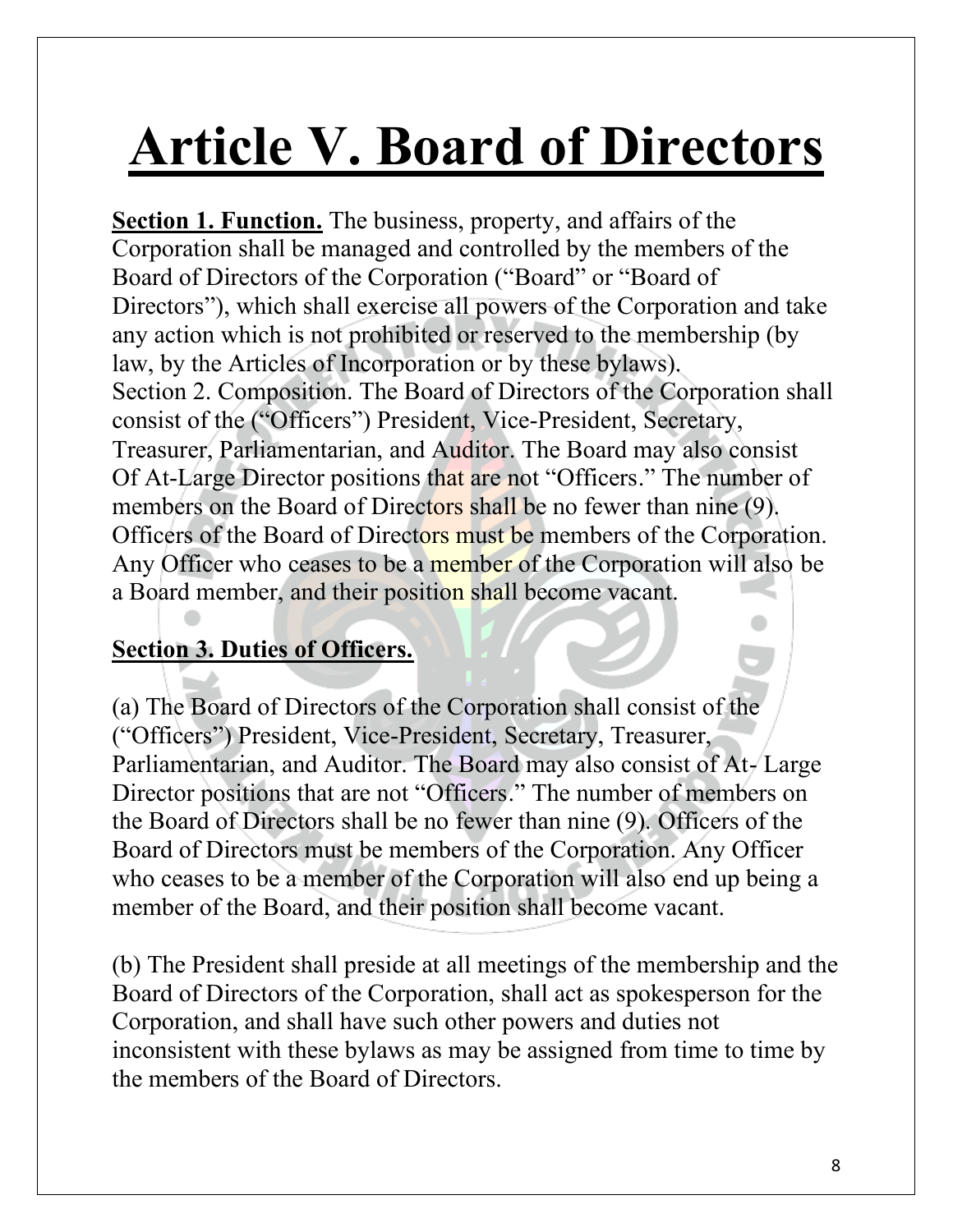(c) The Vice-President is the designated successor and shall possess the powers and discharge the duties of the President in the event of the President's absence or disability. The Vice-President shall take an annual inventory and assessment of all the corporation's assets and shall have such other powers and duties not inconsistent with these bylaws as may be assigned from time to time by the members of the Board of Directors.

(d) The Secretary shall have the general powers and duties usually vested in the office of Secretary of a corporation, shall keep minutes of all meetings of the Board of Directors and the membership, shall authenticate the records of the Corporation and shall have such other powers and duties not inconsistent with these bylaws as may be assigned from time to time by the Board of Directors, including the obligation to: (1) Keep corporate records.

(2) Provide proper notices by these bylaws.

(3) Ensure that a proper list of members is maintained; and

(4) Accept nominations for Board elections by Article V, Section 6.

(e) The Treasurer shall have the general powers and duties vested in the office of Treasurer of a corporation, including the responsibility for all funds and securities for the Corporation, and shall have such other powers and duties not inconsistent with these bylaws as may be assigned from time to time by the members of the Board of Directors, including the obligation to:

(1) Oversee the financial management of the Corporation.

(2) Provide for the payment of all bills and obligations of the Corporation as directed by the members of the Board of Directors.

(3) Keep a complete and correct account of all monies received and disbursed by the Corporation.

(4) Provide a financial statement of the Corporation to the Board at least quarterly or as requested by the Board.

(5) Submit a complete financial report to the members at the annual membership meeting.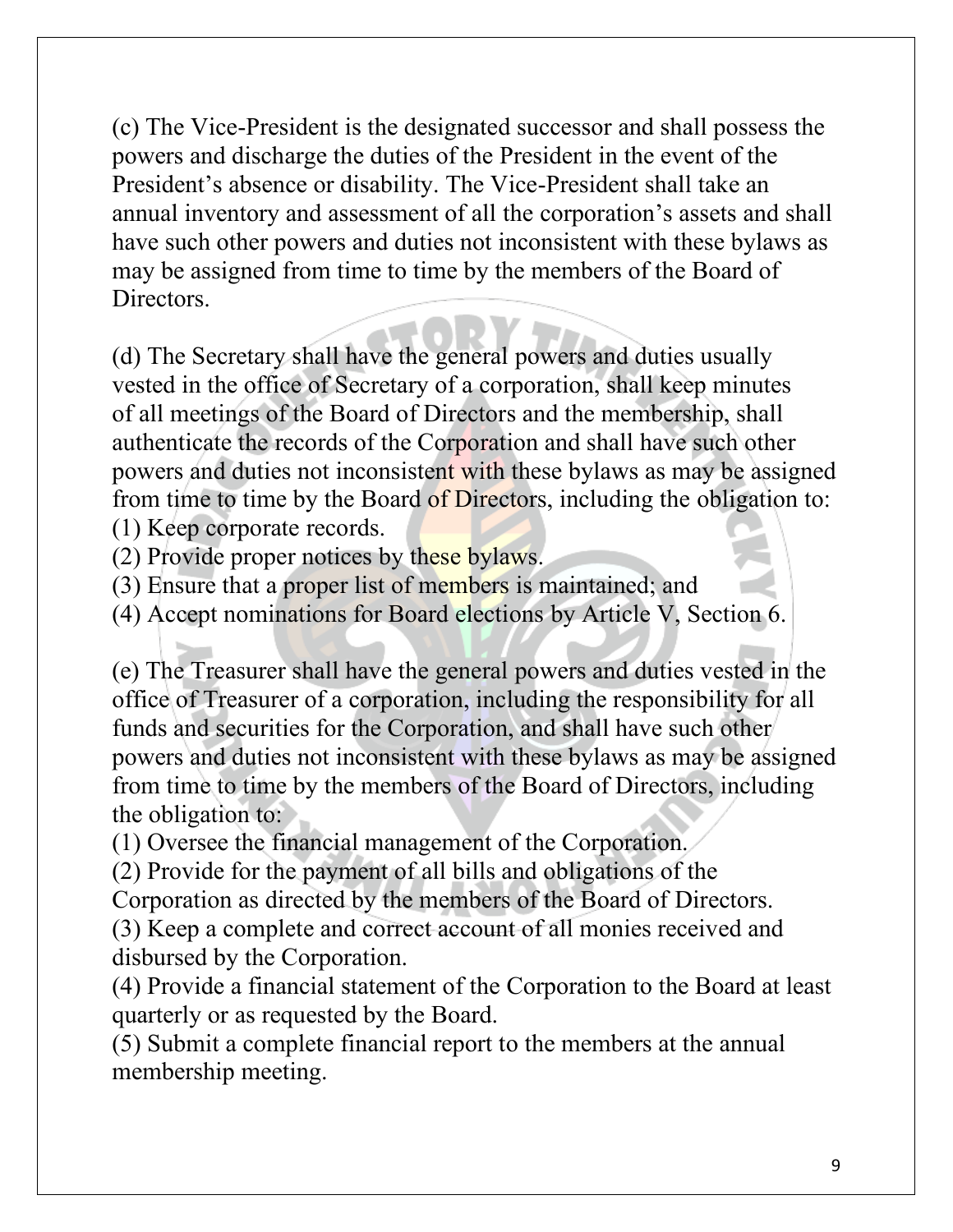(6) File any required tax or information returns, forms, or other filings required by federal, state, or local governmental agencies or authorities. (7) Obtain an audit and review of the financial records as requested or required by the members of the Board of Directors from time to time; and

(8) The Board may require the Treasurer to give a bond for the faithful discharge of their duties, the cost of which shall be borne by the Corporation.

(f) The Parliamentarian shall ensure that the Corporation conducts all business and meetings bylaws the Corporation bylaws conduct all business and meetings. It shall have such other powers and duties not inconsistent with these bylaws as may be assigned from time to time by the members of the Board of Directors, including the obligation to:

(1) Review the corporation bylaws annually to ensure they meet the needs of the Corporation; and

(2) Review Corporation records to ensure compliance with its not-forprofit status under state and federal statutes, laws, and regulations.

(g) The Auditor shall have the responsibility to verify the assets of the corporation, including financial and physical inventory, and shall have such other powers and duties not inconsistent with these bylaws as may be assigned from time to time by the members of the Board of Directors, including the obligation to:

(1) Avoid having any direct responsibility for the handling of any corporation finances and conduct a minimum of two random financial audits before fiscal year-end and at the transition of duties during election years; and

(2) To conduct an annual audit of the corporation's physical assets following the Vice-President's inventory report.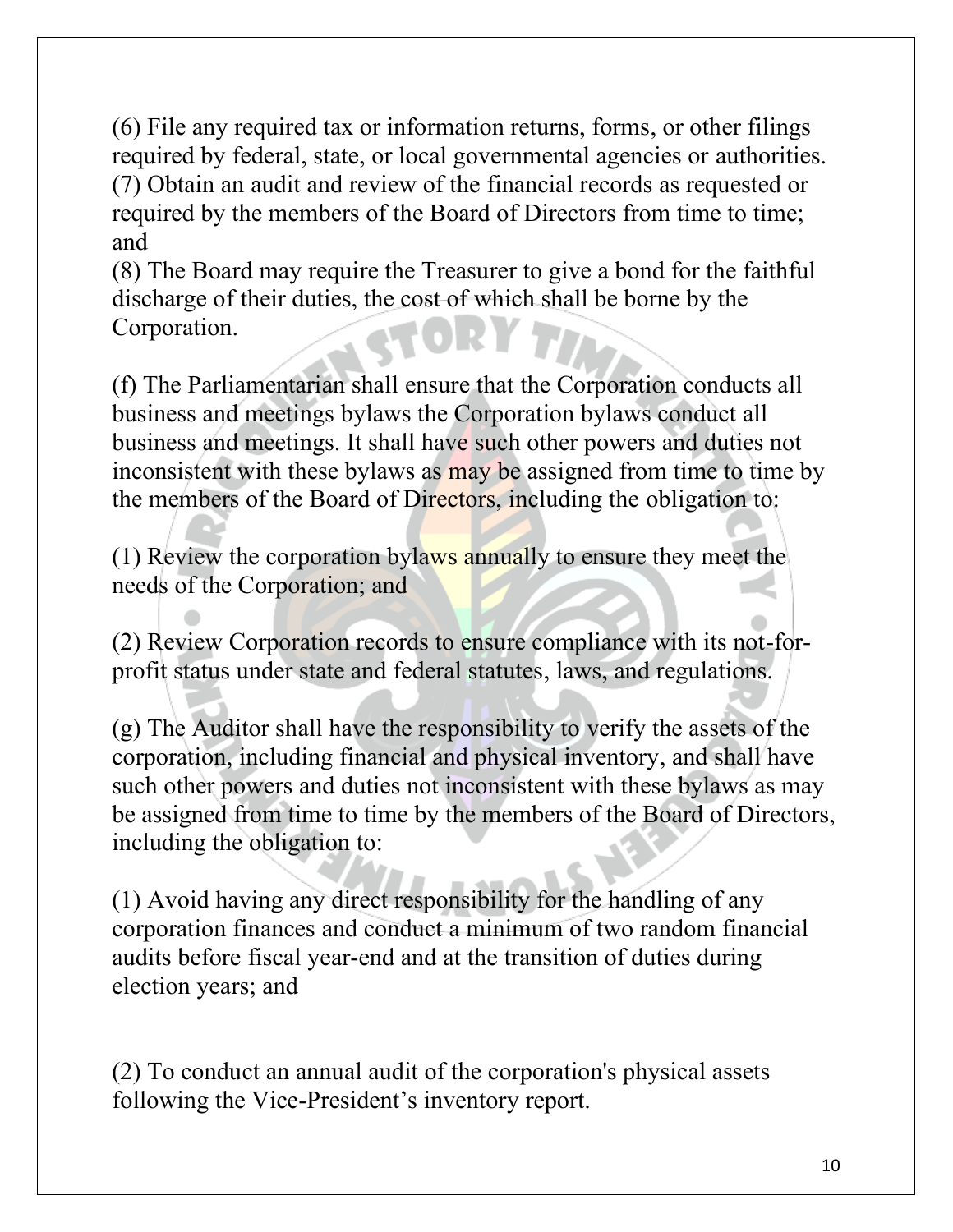**Section 4. Records.** The records of the Corporation will be maintained by the appropriate officers as specified in the duties.

**Section 5. Term.** Each member of the Board Directors shall serve for two (2) fiscal years or until the election of a successor. Any Director may serve any number of consecutive terms. Newly elected Directors will assume limited responsibility from the time of certification of the election until the beginning of the fiscal year for the sole purpose of transitioning duties and creating a budget to submit during the Annual Meeting. Directors assume all responsibilities at the beginning of the fiscal year, as described in Article IX, section 1, following election unless otherwise specified in these bylaws.

**Section 6. Nominations and Elections.** If directors are to be elected by the members, such an election shall be held at a general meeting in the month of July. Nominations of candidates for Officers of Board of Directors are open from August 1 through October 31st in evennumbered years. During the nomination period, any member of the Corporation may submit a nomination to the Secretary, who must acknowledge receipt no later than twenty-four (24) hours, except when such nomination is received during festival week, an acknowledgment must be made the first business day following the close of the festival. Nominations must include the name of the candidate and the office(s) being nominated. If a position has no nominations or election results in no winner, nominees may be taken from the floor.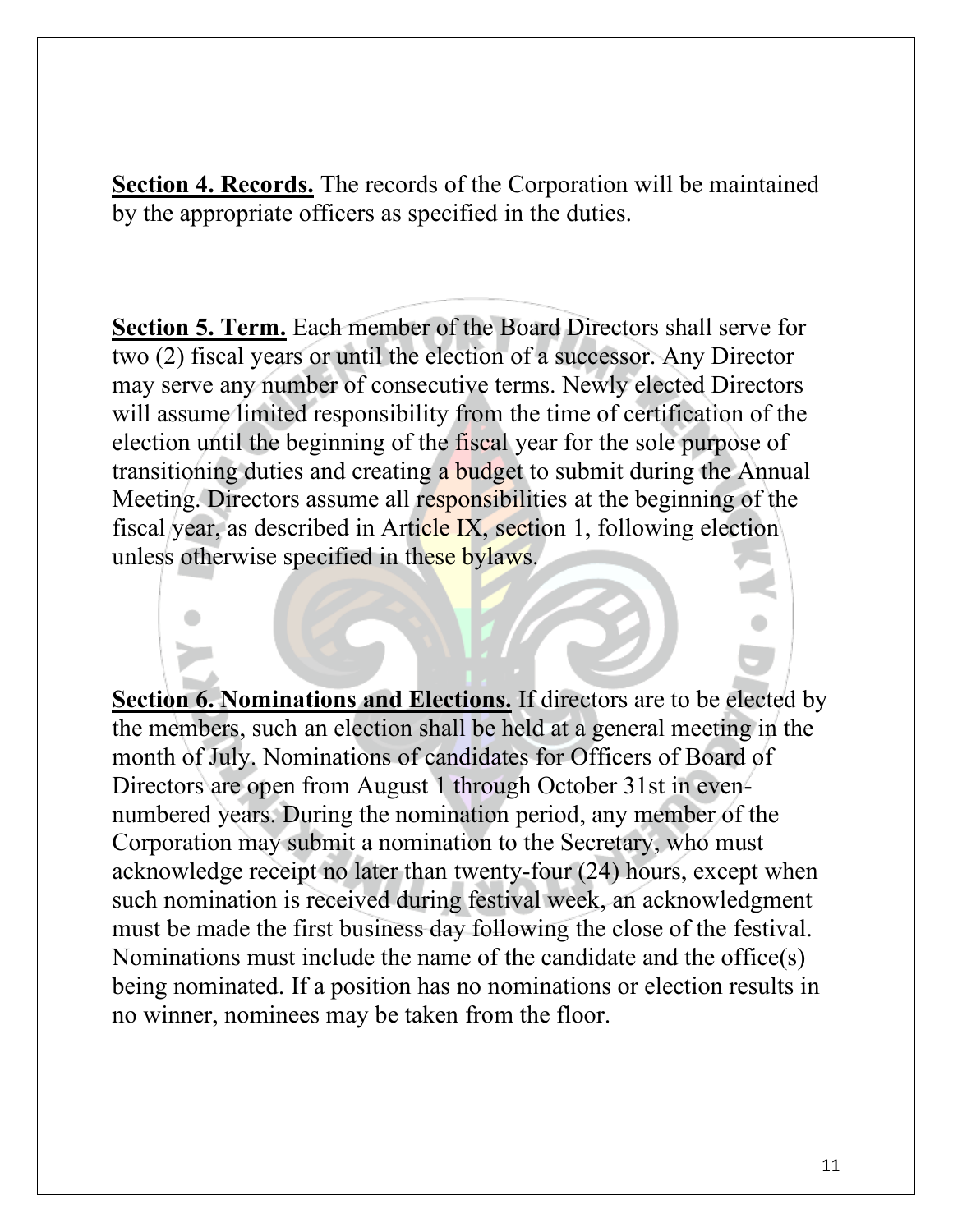**Section 7.** Candidates nominated for Officers shall be notified by the Secretary by November 1st so that the nominee can accept/reject the nomination. All candidates who select and meet the qualifications described in Article V, Section 7 will be listed on the agenda with their nominated office(s) and presented at the Election Meeting described in Article IV, Section 1. Members who have nominated a Candidates for the Board where the candidate rejects the nomination shall be notified so that the member may choose to submit a new nomination if they choose.

**Section 8.** Qualified Candidates who attend the Election Meeting will be given one opportunity to state their interests and qualifications before all voting, even if they are nominated for multiple offices. Voting will be done by secret ballot from the list of candidates with no write-ins accepted to list officers and duties described in Article V, Section 3. Upon closing the vote for each office, the Secretary and Auditor, or a designee appointed by the President in a conflict-of-interest situation, will tabulate the vote together and share the results with the attendees. Suppose the candidate who receives the majority of the votes for the office chooses to accept the position. In that case, that candidate is elected, and the candidate will be removed from consideration for any other nominated office(s). If the candidate who receives the majority of the votes chooses not to accept the position, then that candidate's name is removed from consideration for that office, and a new vote must be taken. **ANTI YERR** 

**Section 9.** Any contesting of the voting process or tabulation of the results must be expressed at the time of the vote for it to be considered. Once all voting for all offices has been completed, the results will be regarded as certified and not be reviewed.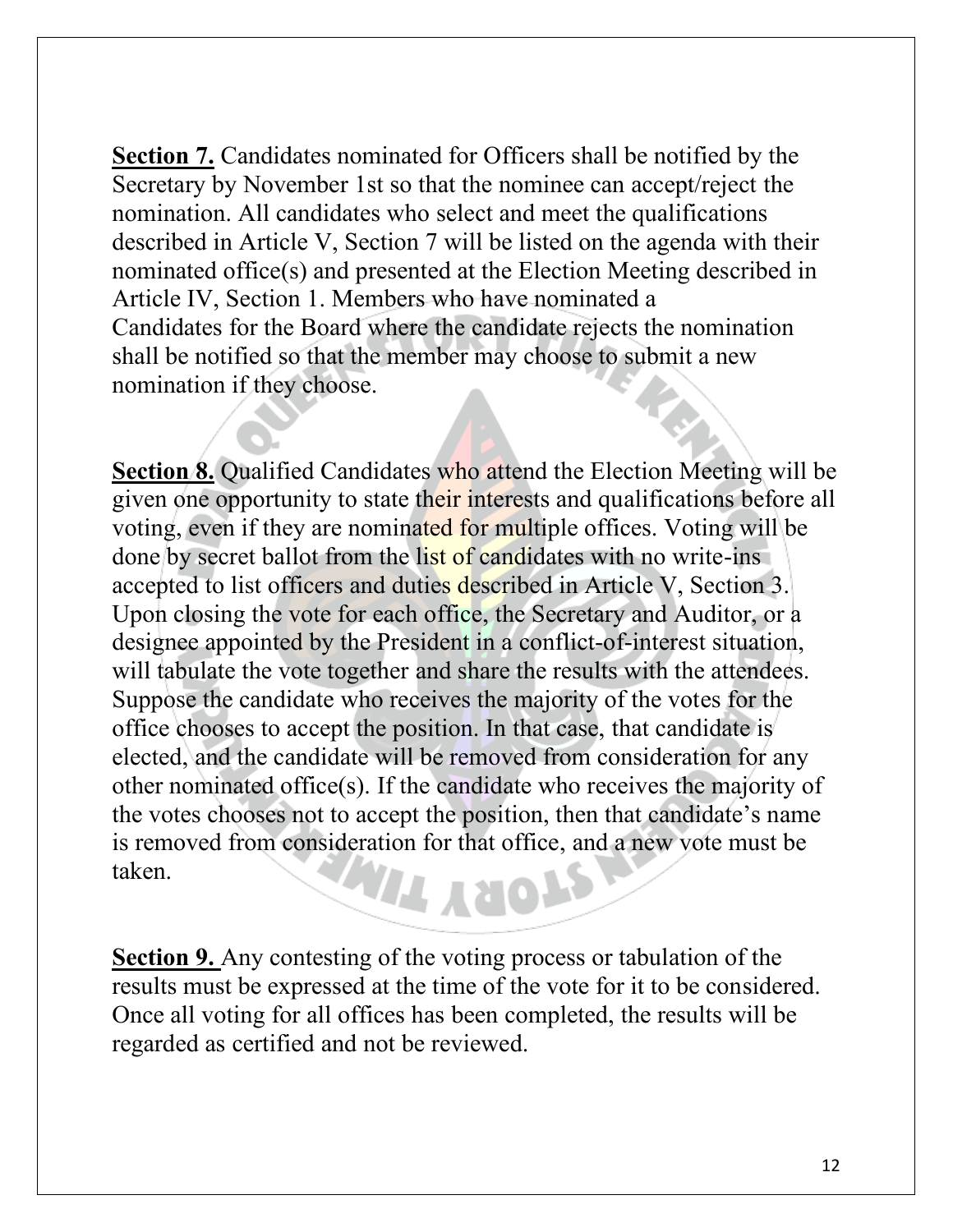**Section 10.** The Board of Directors may appoint or empower an officer to appoint such other officers as may be deemed necessary, each of whom shall hold office for such period, have such authority, and perform such duties as are provided for in these bylaws or as are provided for by the Board of Directors or the appointing officer from time to time.

**Section 11.** Qualifications of Board Members. To be eligible for Board membership, an individual:

(a) Must reside or work in the Commonwealth of Kentucky

(b) Must be a Drag Queen Storytime-Kentucky Corporation member, general membership in good standing for at least six (6) months before the annual meeting.

(c) Must sign an attestation stating they have read and understood the complete bylaws of the corporation and agree to perform the full duties of the office for which they are nominated.

(d) Must be at least twenty-one (18) years of age.

(e) Any other reasonable qualification deemed necessary by the members of the Board of Directors.

(f) Candidates for President must have chaired a minimum of two committees in the past or served as a Board member and been a full member during the two consecutive years immediately before the nomination

(g) At-Large Director positions are exempt from the requirement that they are members of Drag Queen Storytime-Kentucky to recruit professional talent from the area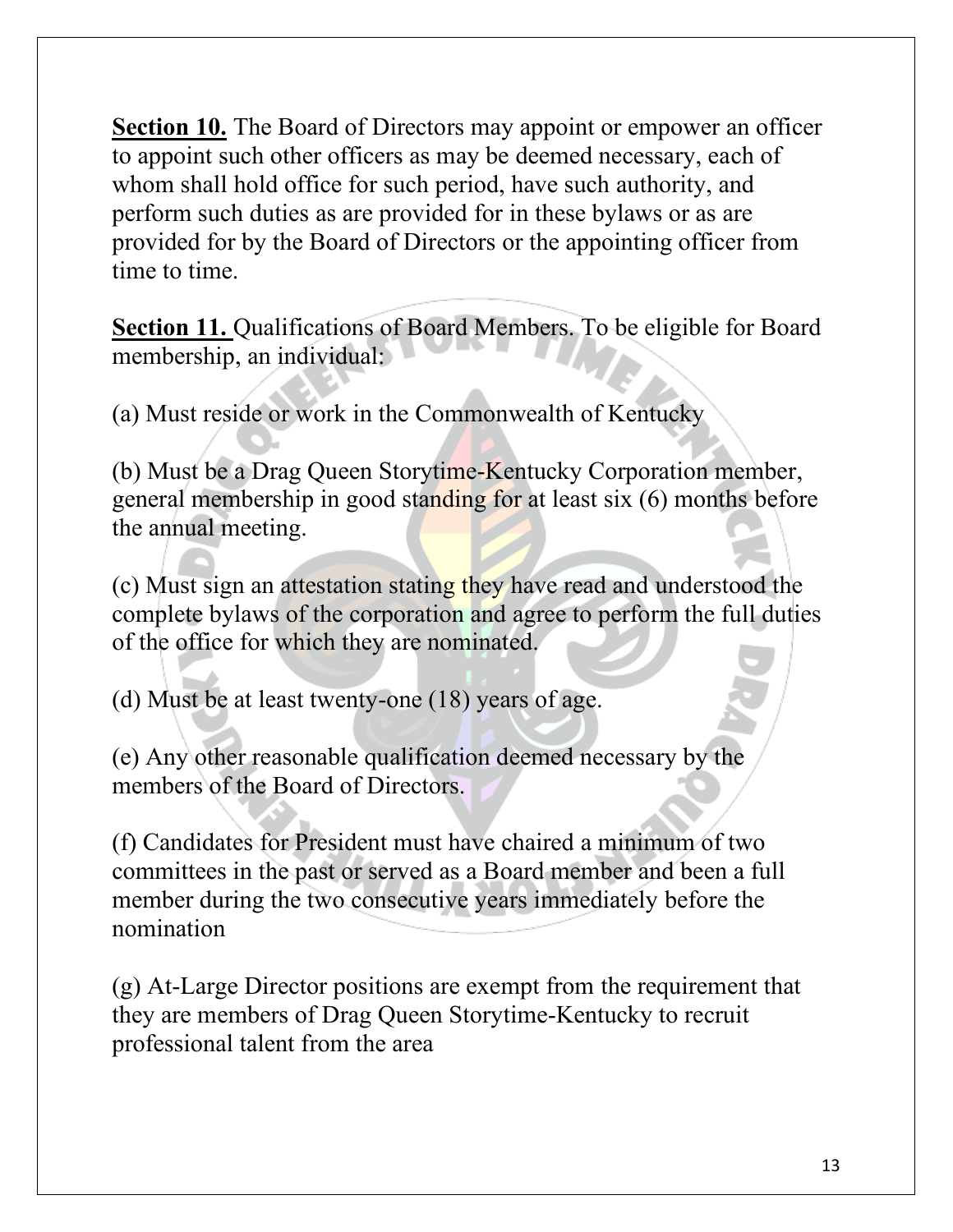**Section 12.** Resignation. Any Director may resign by delivering written notice of resignation to the President or Vice-President, who must acknowledge receipt no later than twenty-four (24) hours. The President or Vice-President shall have twenty-four (24) hours to inform the members of the Board of Directors of any Director's intent to resign. Any Director shall then have one (1) week to reconsider their intention to leave. Such resignation shall be effective upon approval of meeting minutes following the date of said Director's notice of resignation. Resignation from the Board of Directors does not automatically include resignation from membership in the Corporation.

**Section 13. Removal.** Any Director may be removed from office by two-thirds (2/3) vote of all Corporation members present at a regular meeting or a special meeting called for that purpose. Such removal shall be for just cause, which could include, but is not limited To; three (3) unexcused absences from duly held meetings of the Board, consistent failure to discharge the duties of the office, failure to follow the policies and procedures set forth by the members of the Board of Directors, and financial irregularities.

Any Director whose removal is proposed shall be entitled to write or email notice is specifying the proposed removal and cause, therefore at least fourteen (14) calendar days before any meeting of the Membership at which such removal shall be considered. Removal of a Director from their office does not automatically constitute removal from membership in the Corporation.

**Section 14. Vacancies**. Any vacancies in the membership of the Board, whether caused by death, resignation, removal, or otherwise, may be filled by the members of the Board of Directors at any regular or special meeting called for that purpose. Members of the Board of Directors so appointed shall serve until the next election cycle. The Board, at its discretion, may provide for soliciting, nominating, or securing other input from the membership before filling a vacancy.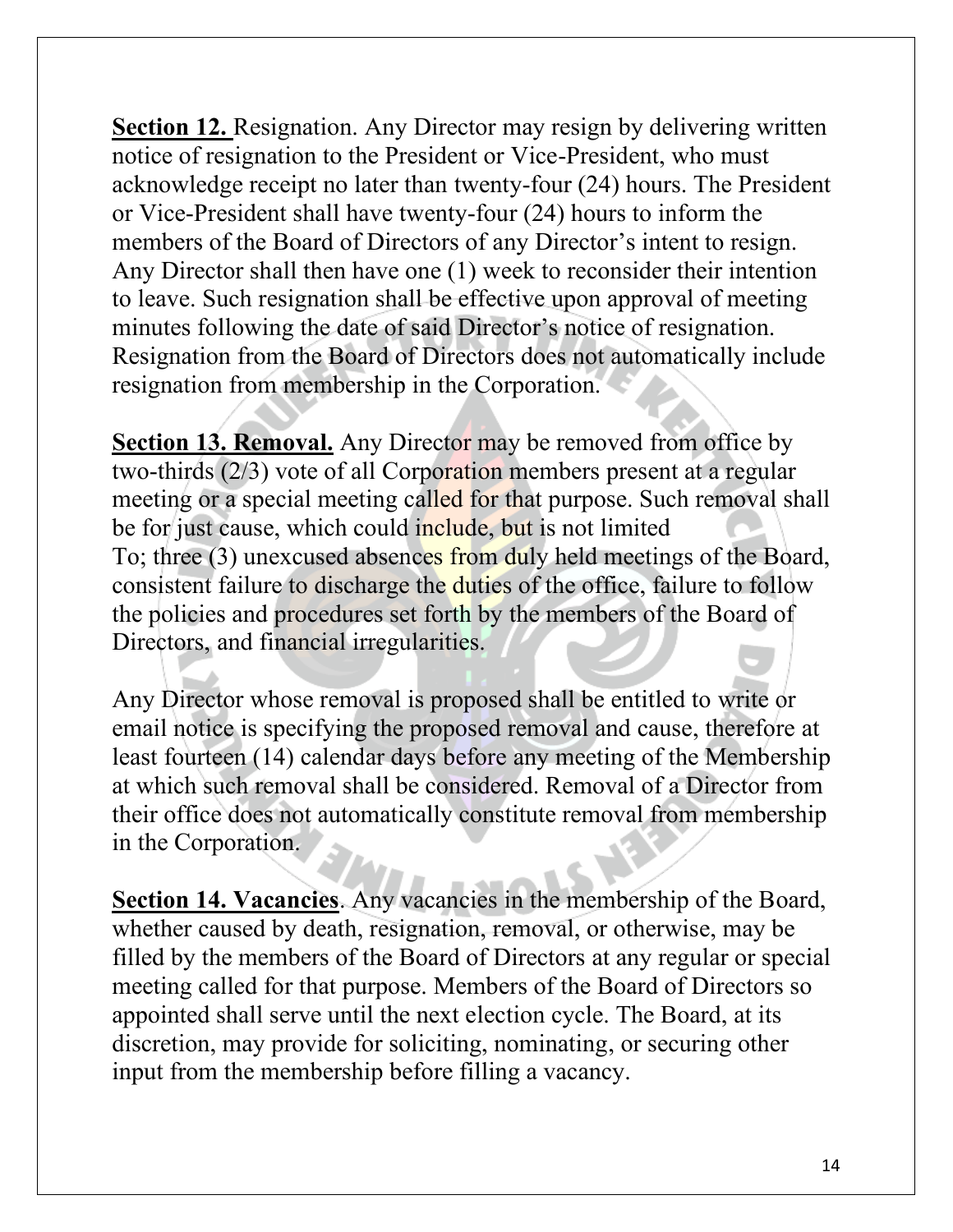#### **Section 15. Meetings.**

(a) Regular meetings of the Board shall be held at least monthly, except October and December, at such time and place as may be determined by the Board. Special meetings of the Board may be called at the request of the President or by one-third (1/3) of the members of the Board of Directors.

(b) Notice of all meetings of the Board shall be given to members not less than five (5) calendar days before the meeting. Neither the business to be transacted at nor the purpose of any regular meeting of the Board need be specified in the notice of such meeting unless specifically required by law or these bylaws. Statement of the intention of any special meeting must be given at the call for such an appointment. (c) The order of business at all meetings may vary to conform to the business at hand but shall be governed to the greatest extent by the Rule of Order as described in Article IV, Section 6, except to the extent that the Secretary shall allow Directors to submit agenda items at the start of any regular meeting.

**Section 16. Quorum and Voting.** At any meeting of the members of the Board of Directors, Directors may participate by attending and voting in person or by following via telephone or other remote connection. A simple majority of the filled Board positions will constitute a quorum. No Board decisions shall be made without a quorum; however, the Board may choose to discuss matters outside of a meeting in the absence of a quorum. At all meetings of the members of the Board of Directors, except as otherwise explicitly required by these bylaws, all matters shall be decided by a simple majority vote of the members of the Board of Directors present at the meeting in which quorum is established. **Section 17.** Informal Business by Directors. Board business may be conducted outside of any regularly scheduled meeting of the members of the Board of Directors with the consent of a majority of the directors. Any informal business shall be documented via session minutes following the date of a said casual business decision.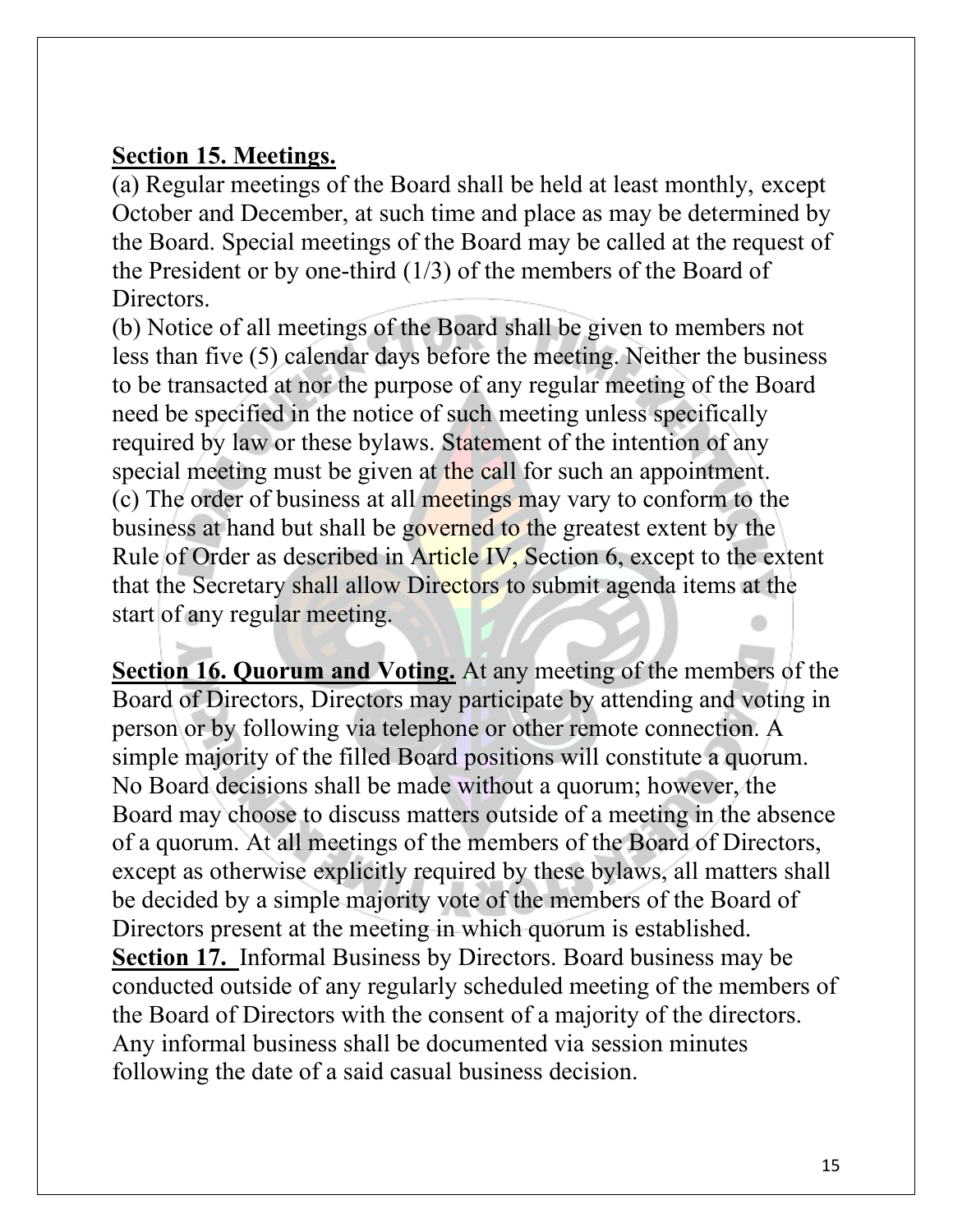### **Article VI. Committees**

**Section 1. Committees.** The Board of Directors appoints such standing or special committees and the chairperson of each, as the President or members of the Board of Directors may deem necessary to properly carry on the activities and affect the purpose of the Corporation. Such committees shall perform as the President, or the members of the Board of Directors may direct. Any such committees may be abolished, or any chairperson thereof removed, with or without cause, at any time by a majority vote of the members of the Board of Directors.

**<u>Section 2.</u>** Committee Procedures. Policies and Procedures adopted by the members of the Board of Directors shall govern appointed committees. Those committees described in this document shall be governed in the prescribed manner.

WALL ROLL HE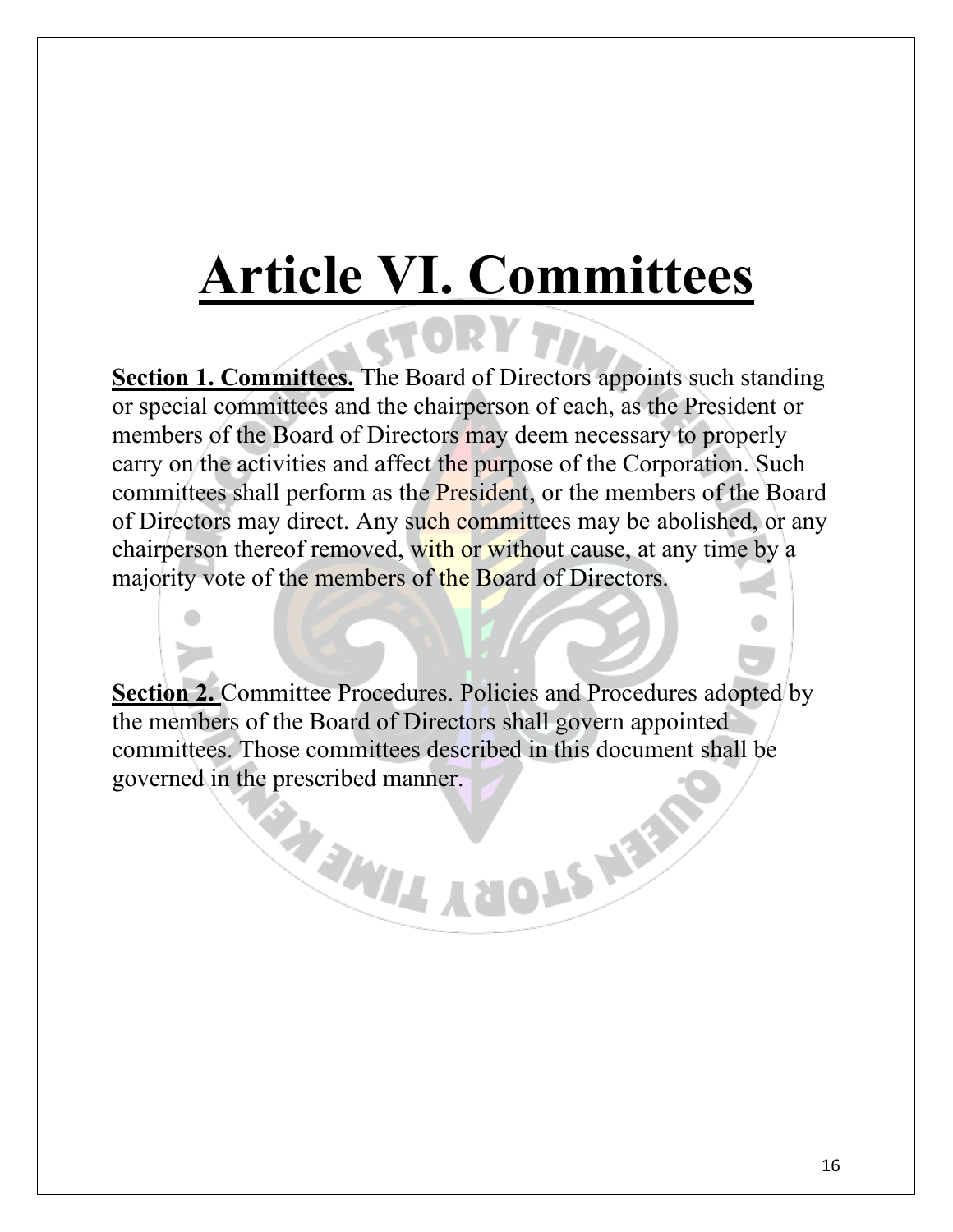### **Article VII. Financial Affairs**

#### **Section 1. Contracts.**

(a) Any contract that requires an expenditure of more than one thousand dollars (\$1,000) outside of the budget approved by the members of the Corporation will require the approval of the majority of the members of the Board of Directors.

(b) All written contracts shall be executed by the President or their designee in their absence.

#### **Section 2. Checks.**

(a) An authorized signer must sign checks for miscellaneous and regularly occurring expenses preauthorized by the Board. The Board may review costs incurred by an individual or other committees without prior authorization before check issuance.

(b) An authorized signer is defined as any member of the Board of Directors who is appropriately documented with the organization's financial institution.

**Section 3. Funds.** All Corporation funds shall be deposited in the name of the Corporation in such banks, trust companies, or other depositories as the members of the Board of Directors may select. All material funds of the Corporation shall be deposited in such accounts within Seven (7) business days.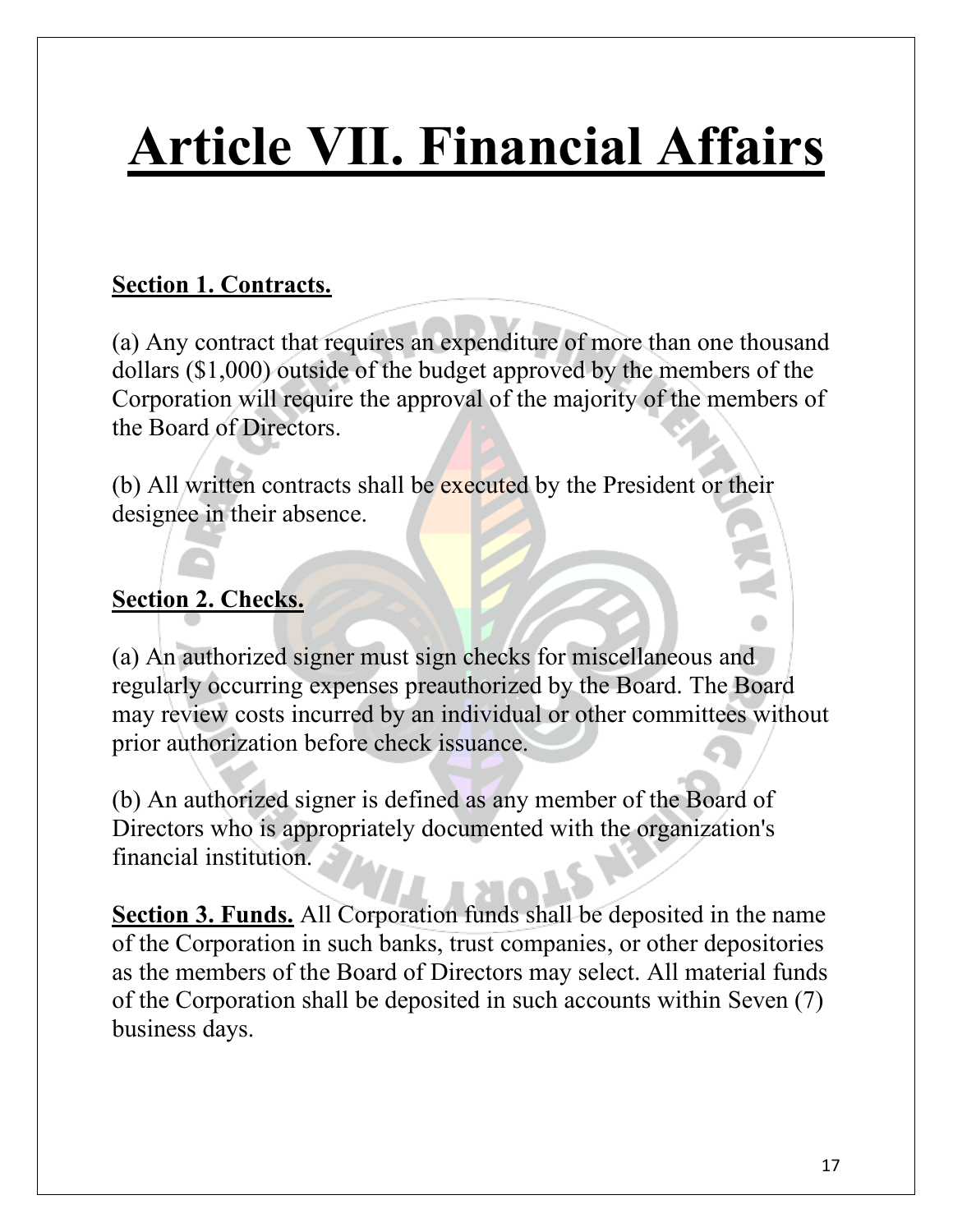#### **Section 4. Gifts and Donations.**

(a) The Board may accept any contribution, gift, bequest, or device for any purpose of the Corporation on behalf of the Corporation.

(b) No individual member of the Board of Directors may accept a unique gift over a value of \$100 (U.S. Dollars) through their association with the Corporation or activities of the Corporation.

**Section 5. Dissolution.** The Corporation may be dissolved only with authorization by its Board of Directors and meeting of the membership of the Corporation to be called by Article IV, Section 3. Agreement for dissolution shall require approval by a two-thirds  $(2/3)$  vote of members of the Corporation present or represented by proxy.

**Section 6.** The Board of Directors shall remain in position, not to be released until completion of all of the corporation's business. The Board of Directors shall make provisions and confirm payment of all liabilities owed by the corporation. Continued responsibility is not limited to but includes matters of both property and remaining financial assets of the corporation. The Board of Directors is to be indemnified (Article XI, Section 1) from any legal or financial responsibility that could affect said members personally during the dissolution of the corporation.

**Section 7.** Any assets of the corporation, both property and financial, shall be disposed of, as determined by the Board of Directors, to proven organizations that meet and are consistent with qualification under section 501(c)(3) of the Internal Revenue Code or the corresponding provisions of any future Internal Revenue Code or legally binding entities both state and local.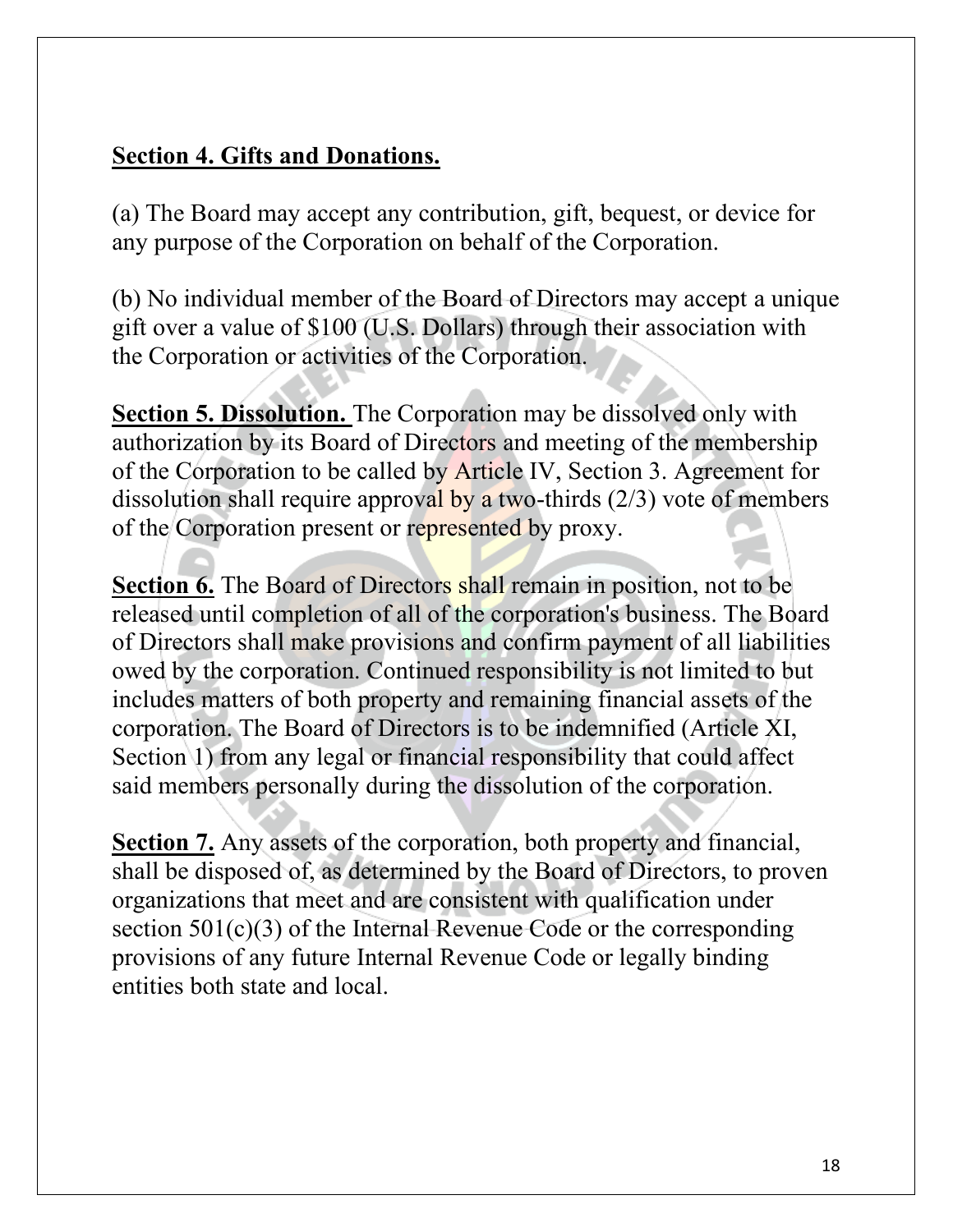### **Article VIII. Conflict of Interest**

**Section 1. Purpose.** The purpose of the conflict-of-interest policy is to protect the corporation's interest when it is contemplating entering into a transaction or arrangement that might benefit the private interest of a director of the organization or might result in a possible excess benefit transaction. This policy is intended to supplement but not replace any applicable state and federal laws governing conflict of interest relevant to non-profit and charitable organizations.

#### **Section 2. Definitions.**

(a) Interested Person - Any Director or member of a committee with governing board delegated powers, who has a direct or indirect financial interest, as defined below, is an interested person.

(b) Financial Interest - A person has a financial interest if the person has, directly or indirectly, through business, investment, or family:

(c) A potential ownership or investment interest in, or compensation arrangement with, any entity or individual the corporation is negotiating a transaction or agreement.

(d) Compensation includes direct and indirect remuneration as well as gifts or favors that are not insubstantial.

(e) A financial interest is not necessarily a conflict of interest. Under Article IX, Section 3(B), a person who has a financial interest may have a conflict of interest only if the appropriate governing board or committee decides that a conflict of interest exists.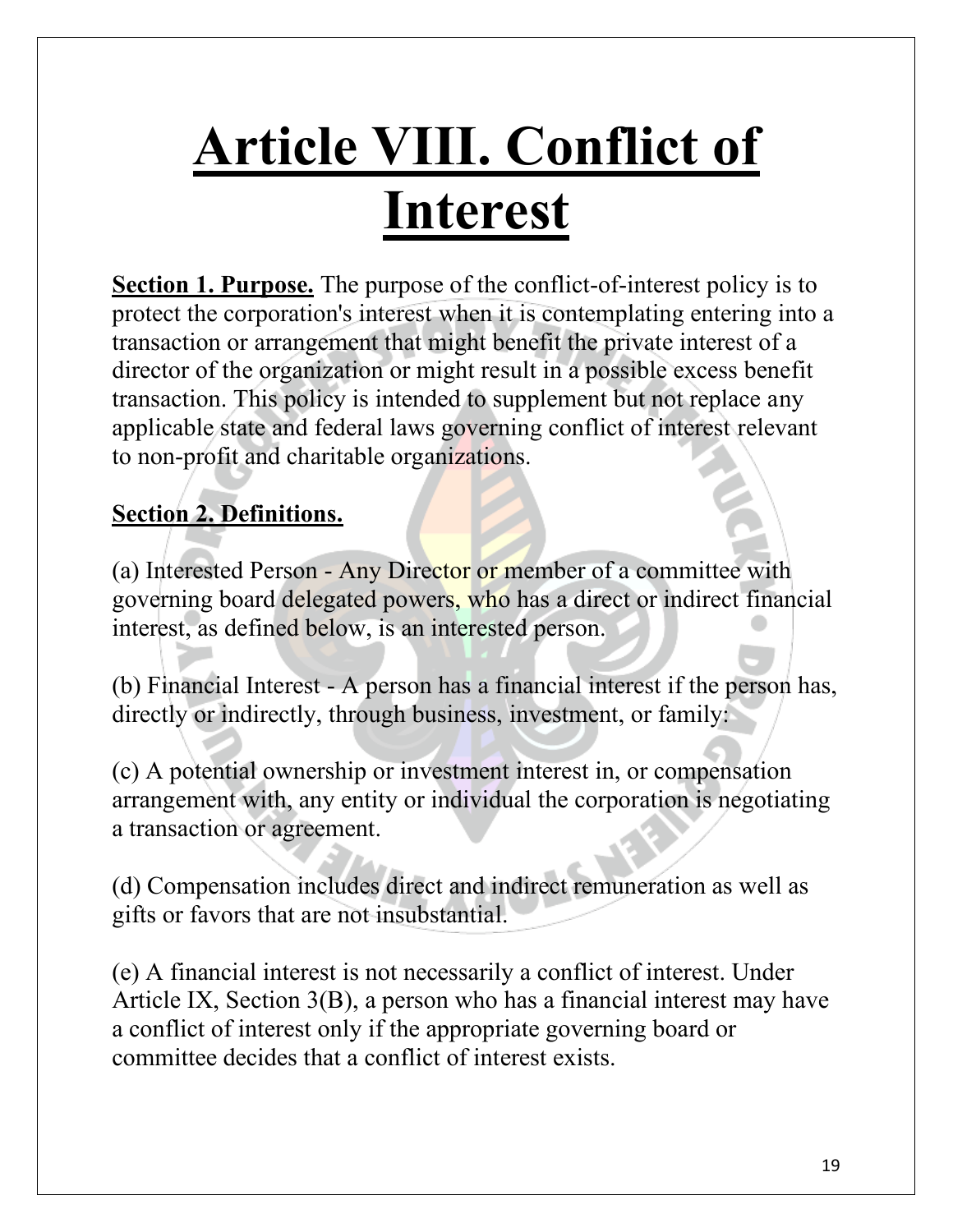#### **Section 3. Procedures.**

(a) In connection with any actual or possible conflict of interest, an interested person must disclose the existence of the financial interest and be allowed to disclose all material facts to the directors and members of committees with governing board delegated powers considering the proposed transaction or arrangement.

(b) After disclosing the financial interest and all material facts, and after any discussion with the interested person, they shall leave the governing board or committee meeting. In contrast, the determination of a conflict of interest is discussed and voted upon. The remaining board or committee members shall decide if a conflict of interest exists.

(c) Procedures for Addressing the Conflict of Interest

(1) The chairperson of the governing board or committee shall, if appropriate, appoint a disinterested person or committee to investigate alternatives to the proposed transaction or arrangement.

(2) After exercising due diligence, the governing board or committee shall determine whether the corporation can obtain with reasonable efforts a more advantageous transaction or arrangement from a person or entity that would not give rise to a conflict of interest.

(3) If a more advantageous transaction or arrangement is not reasonably possible under the circumstances not producing a conflict of interest, the governing board or committee shall determine by a majority vote of the disinterested directors whether the transaction or arrangement incorporation ion best interest, for its benefit and whether it is fair and reasonable.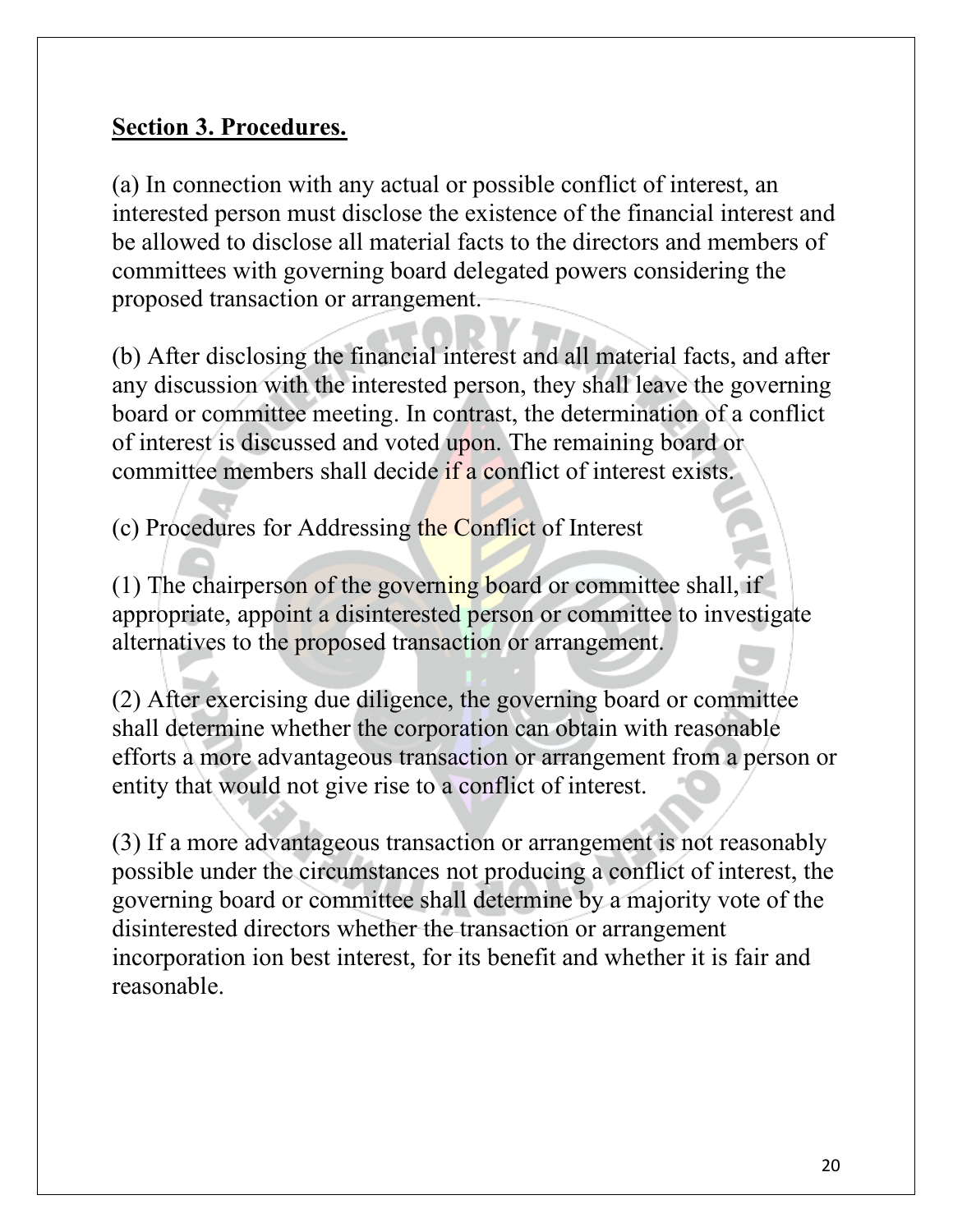In conformity with the above determination, it shall decide whether to enter into the transaction or arrangement.

(d) Violations of the Conflicts of Interest Policy

(1) If the governing board or committee has reasonable cause to believe a member has failed to disclose actual or possible conflicts Of interest, it shall inform the member of the basis for such belief and afford the member an opportunity interest. It shall notify the member of the basis for such belief and allow the member to explain the alleged failure to disclose.

(2) If, after hearing the member's response and after making further investigation as warranted by the circumstances, the governing board or committee determines the member has failed to disclose an actual or possible conflict of interest, it shall take appropriate disciplinary and corrective action as described in Article III, Section 3.

### **Article IX. Fiscal Year**

**Section 1.** The fiscal year of the Corporation shall be January 1st– December 31<sup>st</sup>.